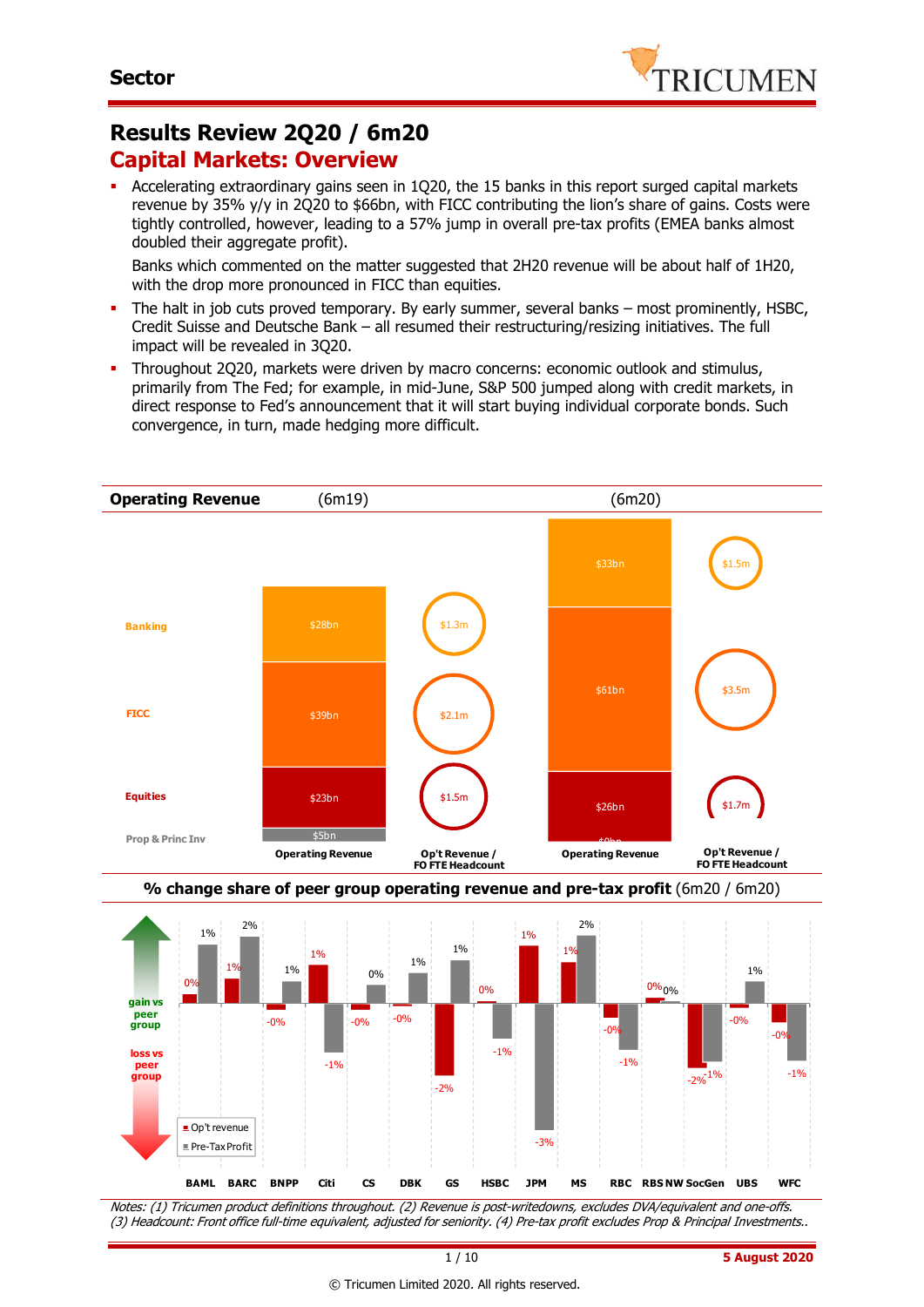

## **Capital Markets** (cont.)**: Banking**

 Bond issuance boomed as corporates looked to fortify their balance sheets and/or took advantage of the favourable financing environment. Fees and volumes both surged c.50% vs 2Q19, with leaders – US banks and Barclays – growing their fee revenue by 50-90% y/y and lifting the 1H20 to an all-time high.

Syndicated loan volumes and fees, however, dropped 35% and 15% y/y, respectively, with acquisition-related financing being particularly weak. Compared to the USA and APAC, European markets were in rude health, supported by the reopening of leveraged loan markets for LBOs in mid-May; also, the return of investors prompted (re-)launch of syndicated deals.

- ECM volumes doubled vs 2Q19, with USA accounting for almost half of the global market; IPOs slumped, though, in volatile markets. In-scope banks 6m20 fees were 55% ahead of 6m19 but, anticipating a slowdown in the second half of the year, they kept lid on costs, especially comp; consequently, pre-tax profits doubled to more than \$3bn. Converts surged to the post-GFC record, with tech (including small/mid corporates), healthcare and industrials leading the way.
- M&A/Advisory activity slumped to a multi-year low: 2Q20 fees and volumes dropped 55% and 20%, respectively. The middle-market was hit particularly hard; we see no reason to expect an improvement in 2H20. Europe was a bright spot: banks in this report grew 1H20 fees by 4% y/y.





Notes: (1) Tricumen product definitions throughout. (2) Revenue is post-writedowns, excludes DVA/equivalent and one-offs. (3) Headcount: Front office full-time equivalent, adjusted for seniority.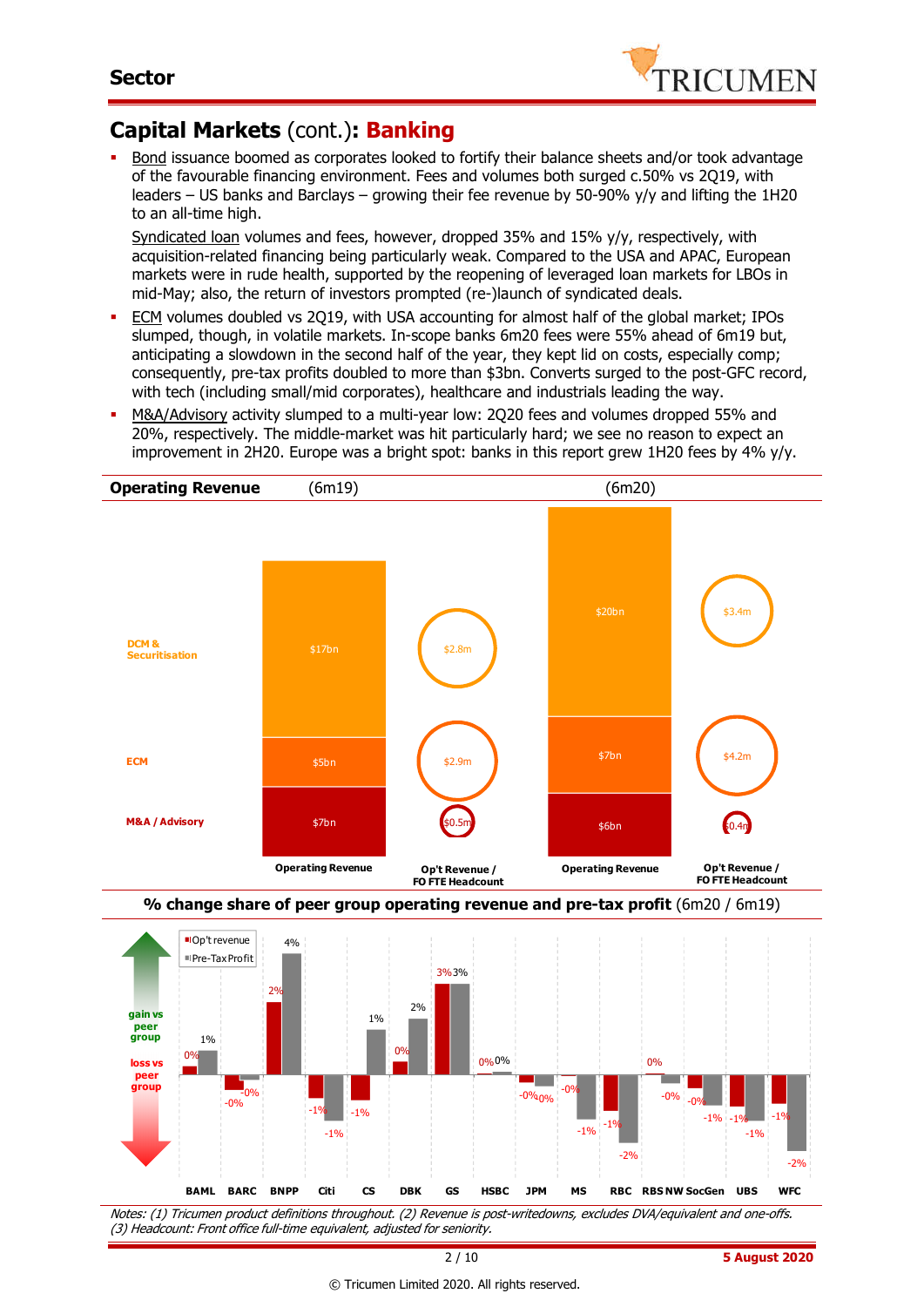

### **Capital Markets** (cont.)**: FICC**

- The key trends seen in 1Q20 extended into 2Q20: driven by macro products, FICC revenue for 15 banks in this report surged 82% y/y in 2Q20, lifting 1H20 total to \$60bn, 56% ahead of the prior-year period. North American banks outperformed their European peers on both revenue growth and cost-control; but both groups almost tripled their FICC pre-tax profits. Strong electronic execution capability was the key to success in 2Q20, even more than was the case in 1Q20.
- FX and rates revenue jumped more than 60% y/y in 1H20, to \$42bn, reflecting clients' continued appetite for hedging products in volatile environment. Banks and hedge funds clients also provided strong flows. Munis rallied in 2Q20 s investors returned to capitalise on dislocation caused in March sell-off, starting with high grade.
- Credit grew 53% y/y. Growth was driven by flow; but we also note a strong recovery in CLOs, which were among the hardest-hit at the outset of the pandemic. Electronic platforms – MarketAxess, TradeWeb, MTS, among them - all reported record volumes.

Demand for emerging market bonds from yield-starved asset managers is on the increase as attention shifts away from safe assets; and within EM, investors are betting on CCC/CC paper. With central banks – most importantly, the Fed – supporting economies, we expect no change in 3Q20.

 Commodities revenue surged, with US leaders almost doubling gains: client flows remained strong as volatility remained at elevated levels, especially in oil, gas and metals.







Notes: (1) Tricumen product definitions throughout. (2) Revenue is post-writedowns, excludes DVA/equivalent and one-offs. (3) Headcount: Front office full-time equivalent, adjusted for seniority. (4) Pre-tax profit excludes Prop & Principal Investments.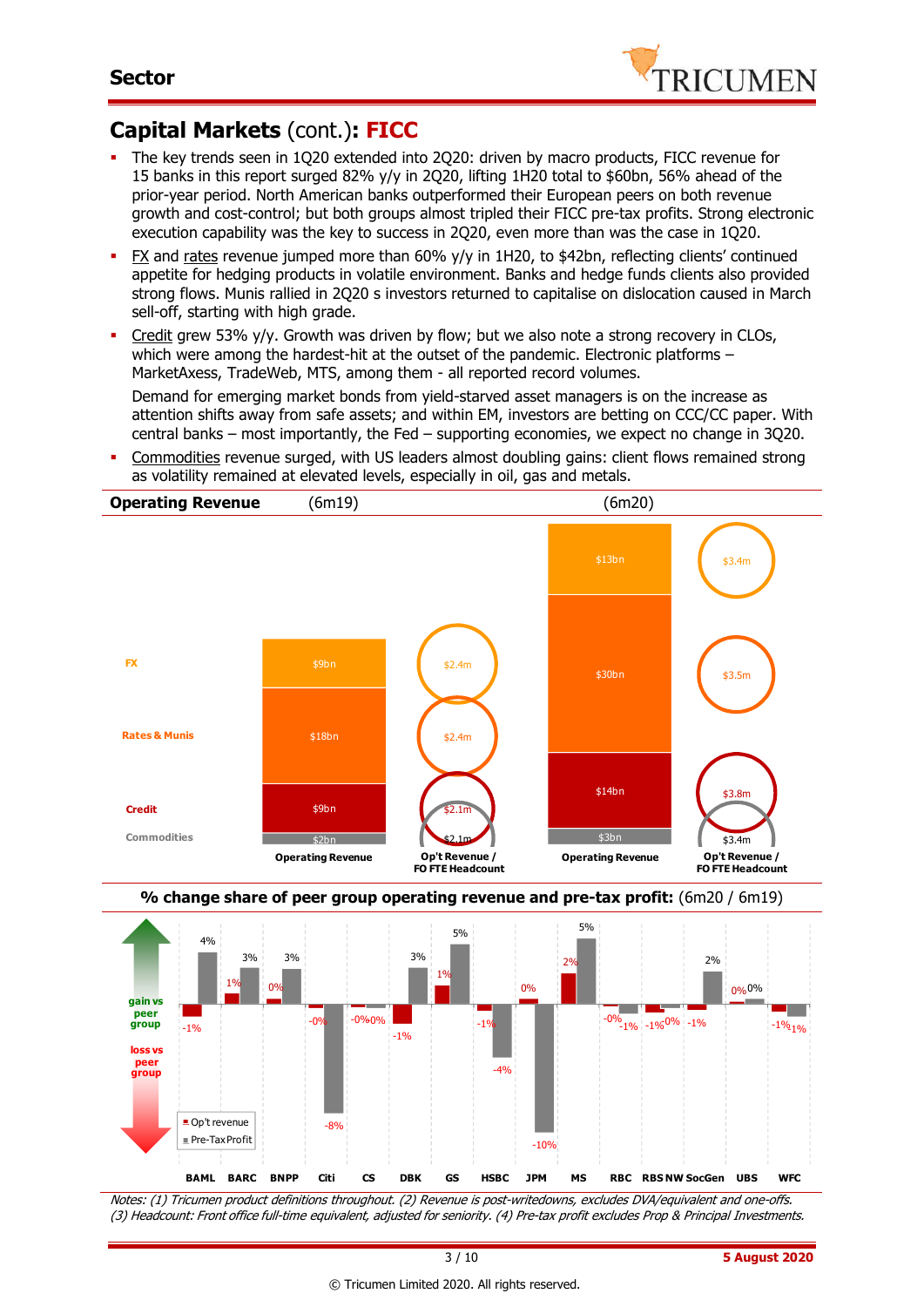

### **Capital Markets** (cont.)**: Equities**

- EMEA banks dropped further behind their North American peers in Equities, too: year-to-date, NOAM banks lifted total Equities revenue by 30%, while their European counterparts suffered a 22% drop. Much of this was due to French banks' losses in structured derivatives in 1Q20 which extended, albeit to a smaller degree, into 2Q20. That said, NOAM banks also continued investment in their franchises *and* were much more generous with comp accruals: their operating costs grew 30% y/y, while EMEA banks cut costs by 9%.
- The 1H20 surge in cash equity revenues was driven by US banks. More interestingly, analysts have come into their own during the time of crisis: several US banks (including the leaders in this note) reported near-doubling of research engagements in 2Q20. On a related note, European Commission belatedly acknowledged the damage MiFID 2 has done to coverage of small/mid caps (and bonds) and looks set to relax those rules for corporate with market cap below EUR1bn. A (modest) step in the right direction.
- After a sharp decline in 1Q20, hedge funds' AuM recovered slightly in April and May. Year-to-date flows are still negative in key categories, though, and AuM movements are high, suggesting that new investors are replacing redemptions. This, and the rise in popularity of private markets, may present a (long-term?) challenge to the industry. In the meantime, 'our' banks did well, growing revenue (mainly on strong financing flows) and FTE productivity.



Notes: (1) Tricumen product definitions throughout. (2) Revenue is post-writedowns, excludes DVA/equivalent and one-offs. (3) Headcount: Front office full-time equivalent, adjusted for seniority. (4) Pre-tax profit excludes Prop & Principal Investments. **BAML BARC BNPP Citi CS DBK GS HSBC JPM MS RBC RBS NW SocGen UBS WFC**

-9%

Op't revenue Pre-Tax Profit

-13%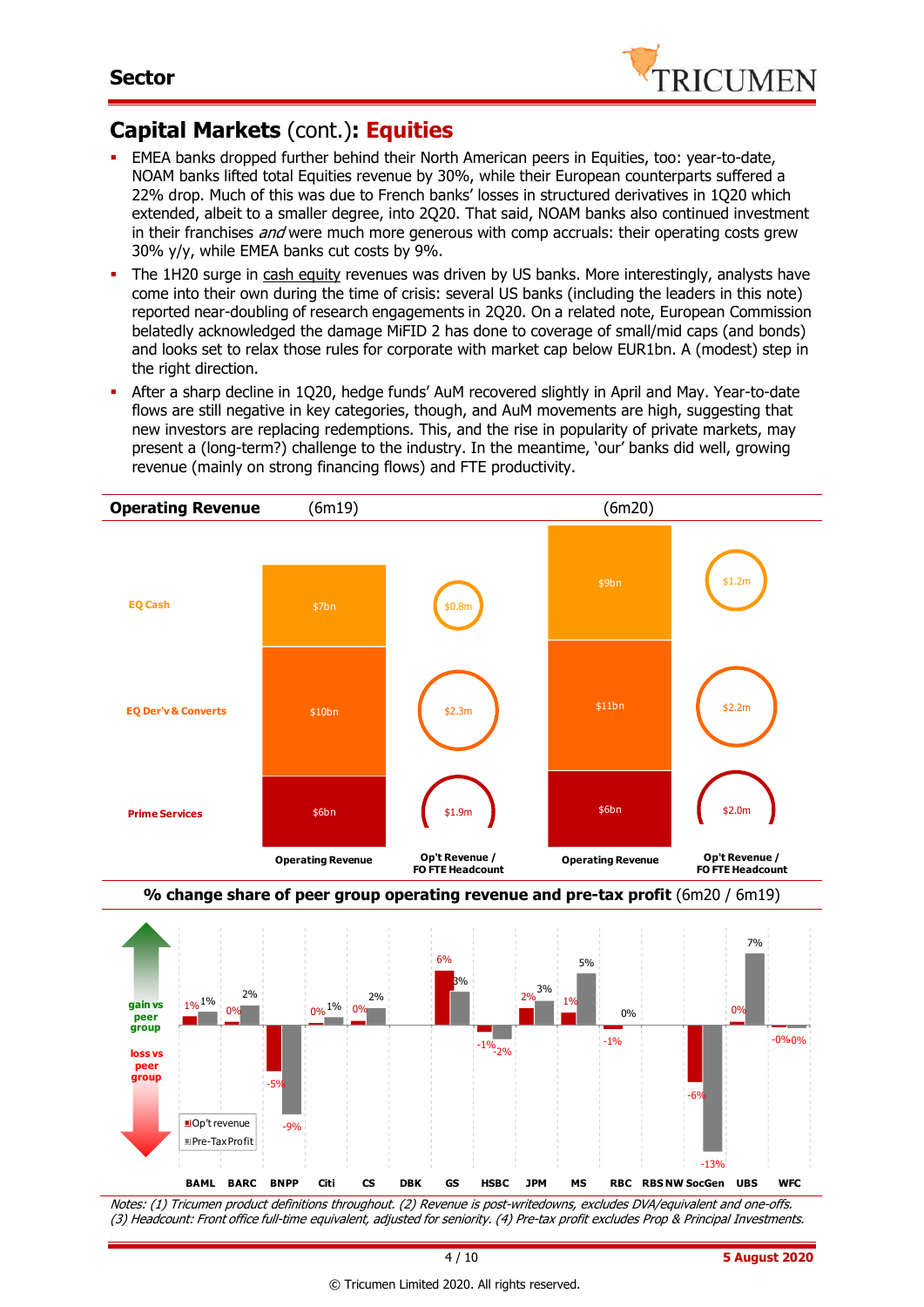

## **Commercial Banking & Treasury Services**

**Due to ongoing client work, we are temporarily suspending commentary.**







Notes: (1) Tricumen product definitions throughout. (2) Revenue is post-writedowns, excludes DVA/equivalent and one-offs. (3) Headcount: Front office full-time equivalent, adjusted for seniority. (4) In-scope: Large Cap/MNC and Mid-Cap/SMEs.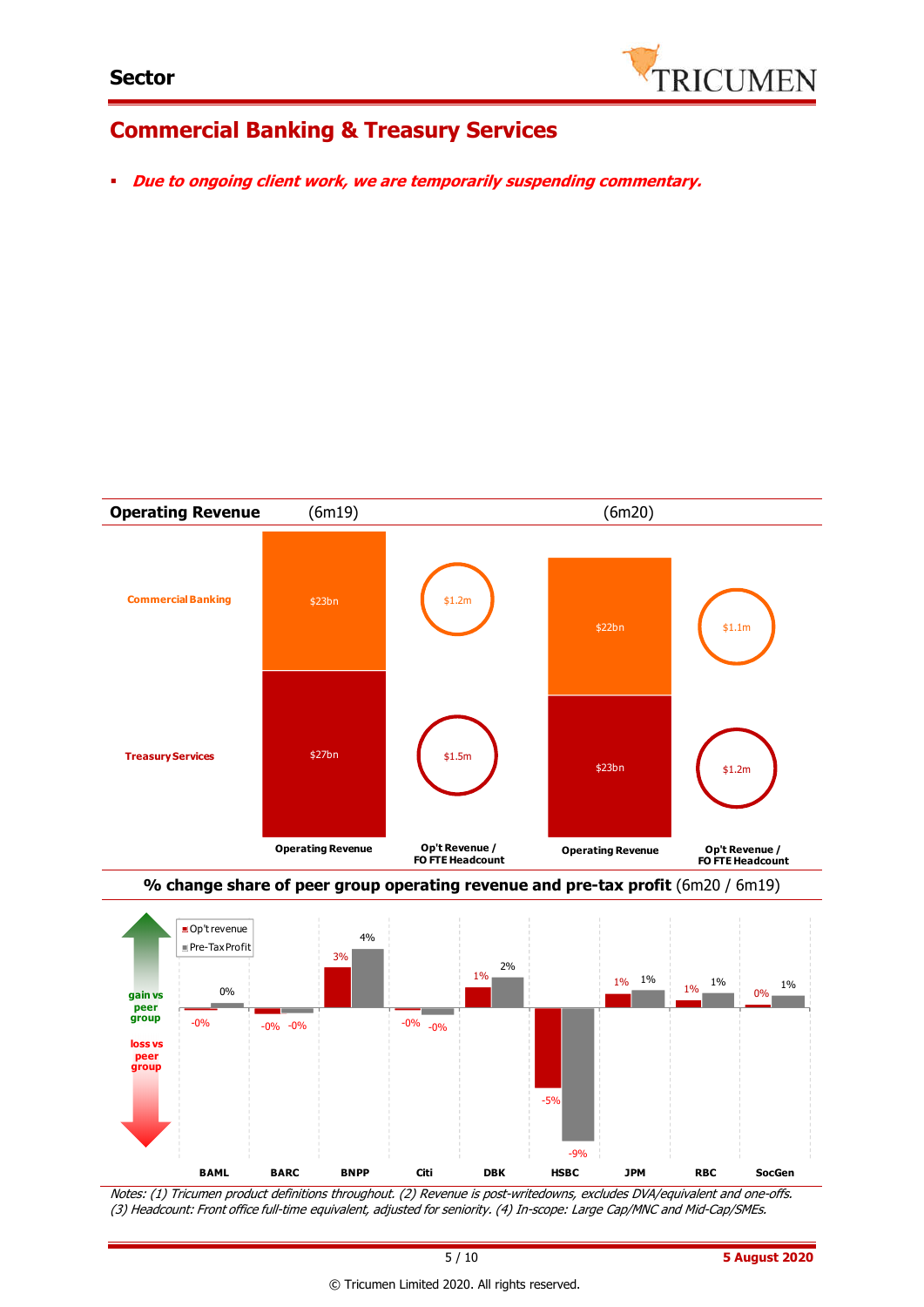

### **Wealth Management**

- Year-to-date revenue totalled \$52bn, 4% ahead of 6m19. Defying gloomy predictions, the firms in this report maintained their overall profit margins: 29% in aggregate in 6m20, unchanged from the prior-year period (though slightly down from 31% in 1Q20). However, this was mostly due to strong cost control - particularly by EMEA firms - and high business volumes; productivity was unchanged as revenue growth was offset by hiring.
- Significant headwinds remain. The ultra-low interest rate environment was exacerbated in 2Q20 by the fallout from Covid-19, which drove deposit levels up and lending down. Loan/deposit levels are stabilising, but with little chance of V-shaped economic recovery – especially in key Western markets – we doubt interest rates will rise anytime soon. Added to this, the decline in fees and trading margins is structural: it is driven by firms targeting same market segments (mega mandates and UHNWIs), broad move to zero trading commissions and clients' (rather reasonable) demand for performance- and service-based fees over AuM-based ones.





Notes: (1) Tricumen product definitions throughout. (2) Revenue is post-writedowns, excludes DVA/equivalent and one-offs. (3) Headcount: Front office full-time equivalent, adjusted for seniority.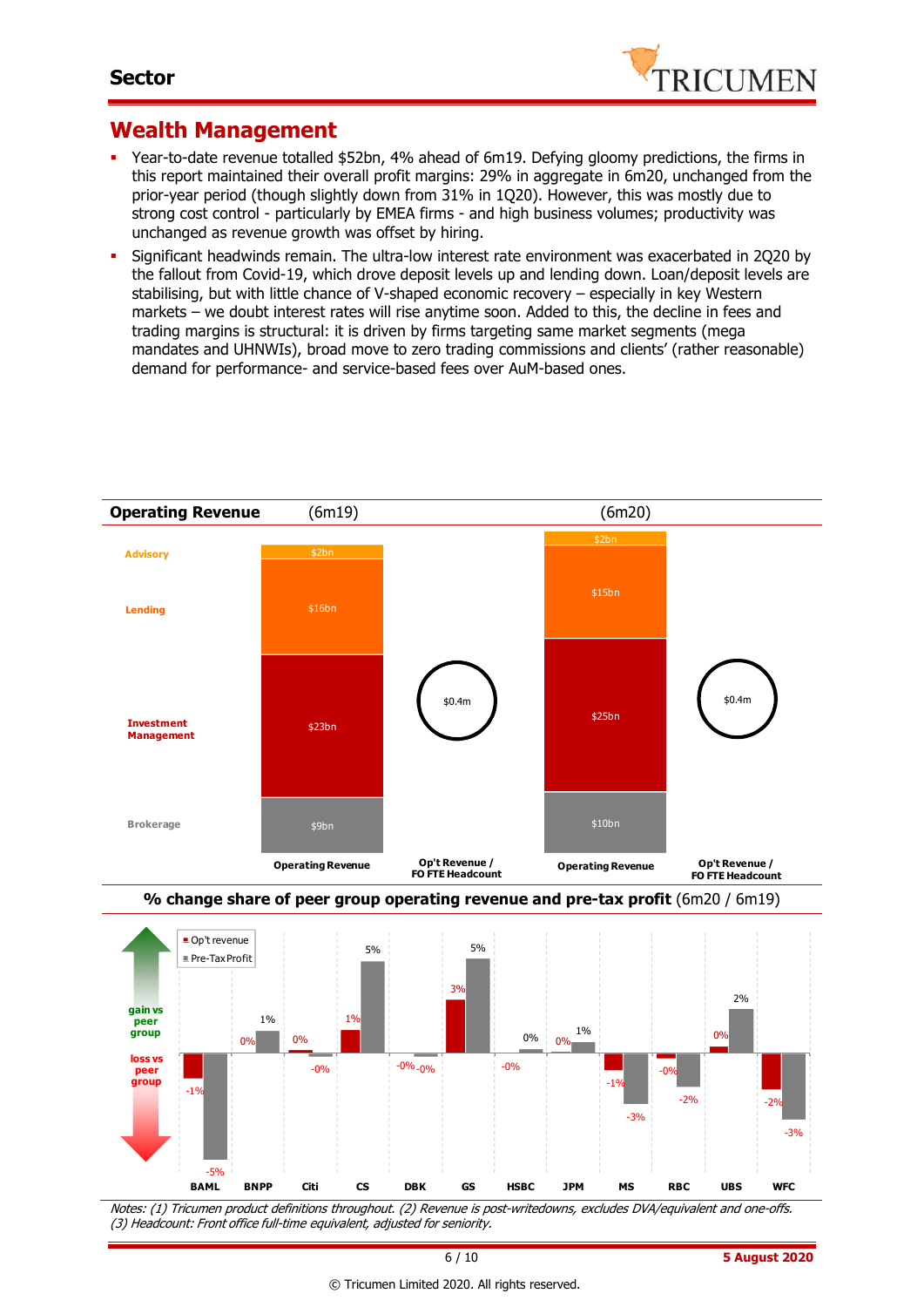## **Revenue dynamics**

|                              | BAML   | <b>BARC</b> | <b>BNPP</b> | Citi   | CS           | <b>DBK</b>         | GS           | <b>HSBC</b> | <b>JPM</b> | MS           | <b>RBC</b>         | RBS NW                  | SocGen       | <b>UBS</b>              | <b>WFC</b> |
|------------------------------|--------|-------------|-------------|--------|--------------|--------------------|--------------|-------------|------------|--------------|--------------------|-------------------------|--------------|-------------------------|------------|
| Capital Markets              | ♠      | ≙           | ⋝           |        | <del>⊼</del> | ਨ                  | ਨ            |             | ♠          | ^            | ⋝                  |                         | ⇩            | द्वा                    | 즤          |
| Banking                      | ∾      | ∾           |             | ∾      | л            | $\sim$             | <del>Д</del> | ↷           | ∾          | ∾            | U                  | $\overline{\mathbf{C}}$ | ⇩            | U                       | J          |
| DCM Bonds                    |        | ⇘           | ⊼           | ∾      | ↬            | ⇑                  | ⋝            | ⇘           | ഷ          | ഷ            | ⇩                  | ഷ                       | ⇩            | ⇩                       | 对          |
| DCM Loans                    |        | ∾           |             | U      | J            | U                  |              | U           | ⇩          | ഷ            | ⇩                  | ഷ                       | ᅎ            | J                       |            |
| Securitisation               |        |             |             |        |              |                    |              | ⊼           | 对          | $\mathbf{M}$ | ⋝                  | 罗                       | U            |                         |            |
| <b>ECM</b>                   |        | ∾           |             | ∾      | ∾            | ⇑                  | ᅬ            | ∾           | ள          | ⇘            | U                  |                         | J            | ∾                       |            |
| M&A / Advis                  | ∾      |             |             |        |              | U                  | Д            | ∾           | Л          | Л            |                    |                         | J            | Д                       |            |
| Markets                      | ♦      |             | ∼           |        |              | Σ                  | ∾            | Σ           |            |              | ⋝                  | ^                       | J            |                         | ┳          |
| <b>FICC</b>                  | $\sim$ | ⋝           | 对           | $\sim$ | ∾            | π                  | ↗            | $\sim$      | ⇗          | ▵            | $\mathbf{\hat{M}}$ | J                       | 毋            | Σ                       | J          |
| <b>FX</b>                    | п      | U           | J           | Л      | ⇧            | J                  | ↬            | U           | J          | ∾            | ள                  | ⇩                       | ⇩            | $\mathbf{M}$            | J          |
| Rates & Munis                |        | ↗           | ↗           | Σ      | ⇩            | ഷ                  | ഷ            | ⇘           | ⇘          | ⇧            | ஊ                  | ⇩                       | ⇘            | $\overline{\mathbf{z}}$ |            |
| Credit                       |        | ⇑           | ⊼           | J      | ⋝            | $\mathbf{M}$       |              | ⋝           | ⇑          | ⇧            | $\mathbf{\hat{z}}$ | ⇩                       | <del>Д</del> |                         |            |
| Commodities                  |        |             | ∾           |        |              |                    |              | ∾           |            | ⇗            | J                  |                         | ⇩            |                         |            |
| Equities                     | Д      | ⇗           | J           | Д      | 运            | $\mathbf{\hat{y}}$ |              | $\sim$      |            | ⋝            | ਨ                  |                         | J            | Σ                       | Σ          |
| EQ Cash                      | ∾      | ഷ           | ள           | ∾      | ↗            |                    |              | J           | ↗          | ⇗            | ഷ                  |                         | J            | Σ                       | ₹          |
| EQ Der'v & Conv't            |        | Σ           |             |        | 11           | $\mathbf{\hat{M}}$ |              | ⇘           | 对          | 对            | ⇘                  |                         |              |                         |            |
| <b>Prime Services</b>        | ⋝      | Д           |             | Д      |              |                    |              | Д           | Д          | ∾            | U                  |                         | Д            |                         | J          |
| Prop & PI                    |        |             |             |        | л            |                    |              |             | ш          |              |                    |                         |              |                         |            |
| Comm Bank / Treas Serv       |        | Я.          |             | ∾      |              |                    |              | л           | ਸ਼         |              | ↗                  |                         | ↗            |                         |            |
| Comm Bank                    |        |             |             |        |              |                    |              |             |            |              |                    |                         |              |                         |            |
| <b>Treas Serv</b>            |        |             |             |        |              |                    |              |             |            |              |                    |                         |              |                         |            |
| Wealth Management            | п      |             | л           | Д      | 專            | IJ                 |              | n           | л          | Д            | π                  |                         |              | J                       |            |
| Advisory                     |        |             |             |        | л            | л                  |              | IJ          | п          | IJ           |                    |                         |              |                         | U          |
| Lending                      |        |             |             |        |              |                    |              |             |            | 对            |                    |                         |              |                         |            |
| <b>Investment Management</b> |        |             |             |        |              |                    |              | J           |            |              |                    |                         |              |                         |            |
| Brokerage                    |        |             |             |        |              |                    |              |             |            |              |                    |                         |              |                         |            |

#### **6m20/6m19 (Operating revenue, % change, US\$, Global Level 1)**

Source: Tricumen. Notes: (1) Tricumen product definitions throughout. (2) Arrows show % change in revenue vs peers. Up- /down-arrows: top-/bottom-quartile. (3) Operating revenue is post-writedowns, excludes DVA/equivalent and one-offs. (4) Commercial/Transaction Banking includes Large Cap/MNC and Mid-Cap/SMEs.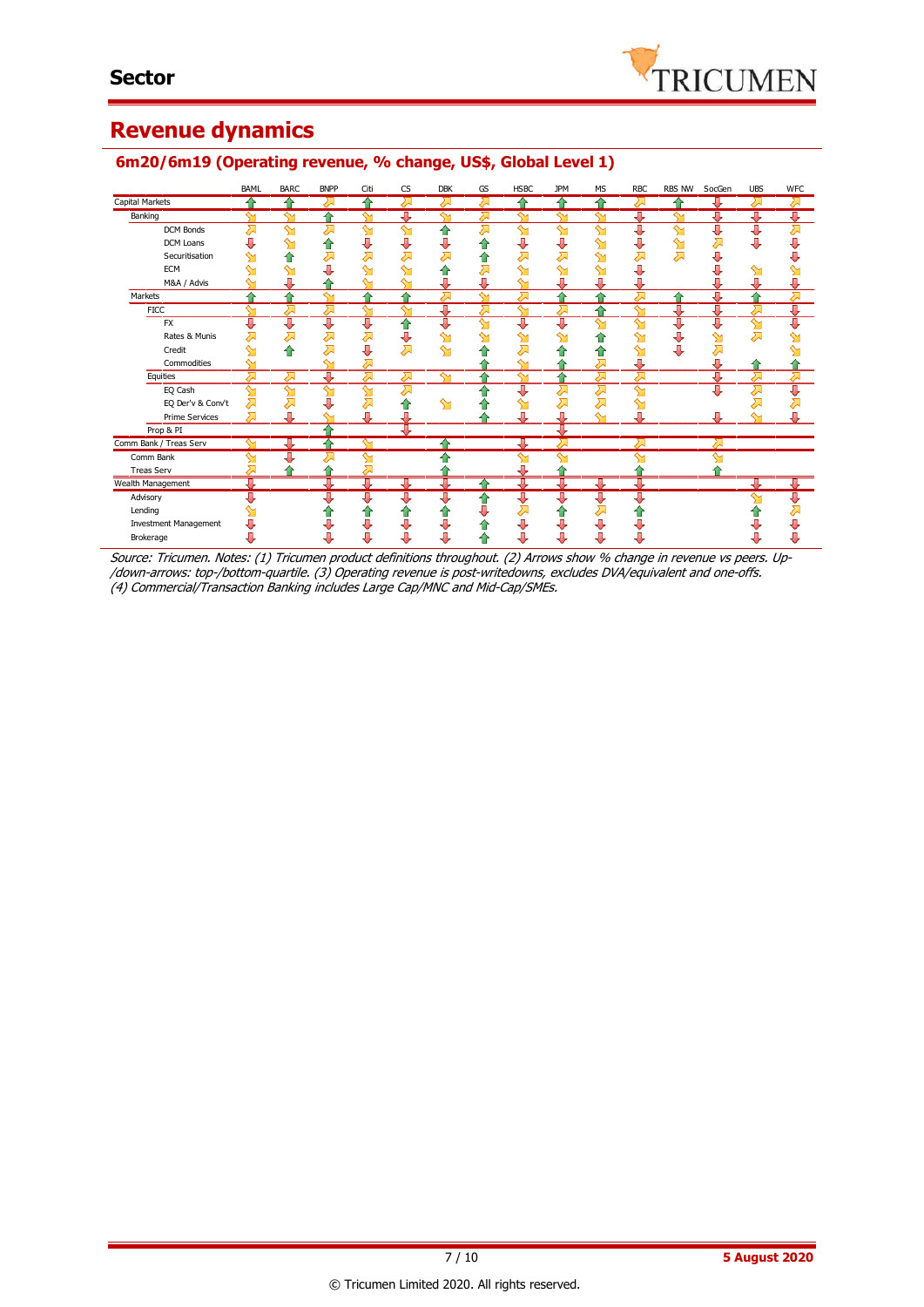

# **Operating cost / income** (US\$, Global Level 1)







**FICC Equities**



**Commercial Banking / Treasury Services Wealth Management** 



Source: Tricumen. Notes: (1) TRIC product definitions, standard deviation, product Level 1; (2) Operating expenses exclude one-off non-operational items, insurance-related benefits & claims, and credit expense/recovery/NPL provisions. Capital expenditure is included as accrued. Litigation expense is allocated to front-line units. (3) positive values = outperformance; negative values = underperformance, relative to the peer group featured in this report; (4) missing values = not included in ongoing coverage or a bank is not a significant competitor in this market; (4) outliers are excluded.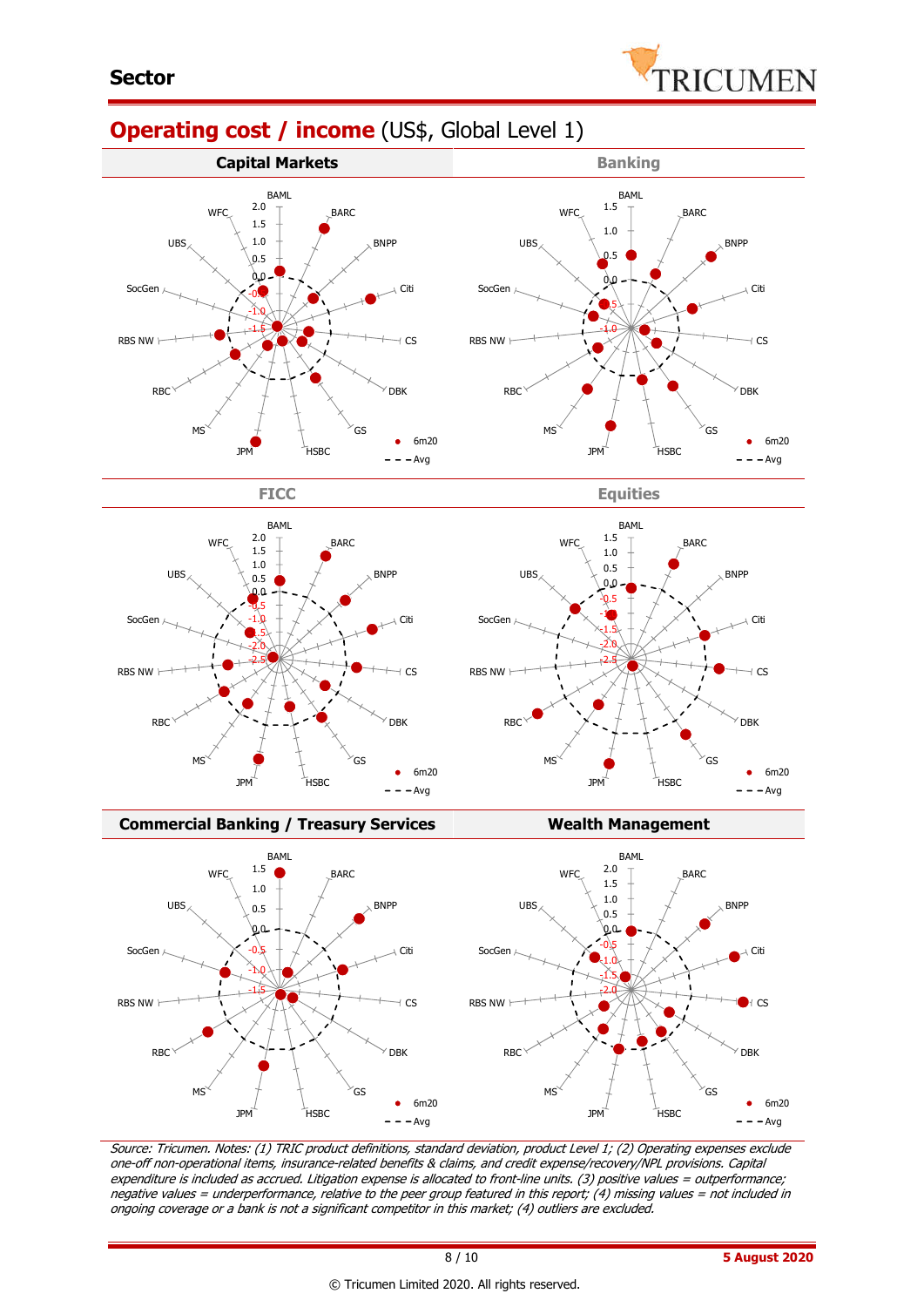

# **Operating Revenue / Front Office FTE** (US\$, Global Level 1)











#### **Commercial Banking / Treasury Services Wealth Management**



Source: Tricumen. Notes: (1) TRIC product definitions, standard deviation, product Level 1; (2) positive values <sup>=</sup> outperformance; negative values = underperformance, relative to the peer group featured in this report; (4) missing values = not included in ongoing coverage or a bank is not a significant competitor in this market; (4) outliers are excluded.